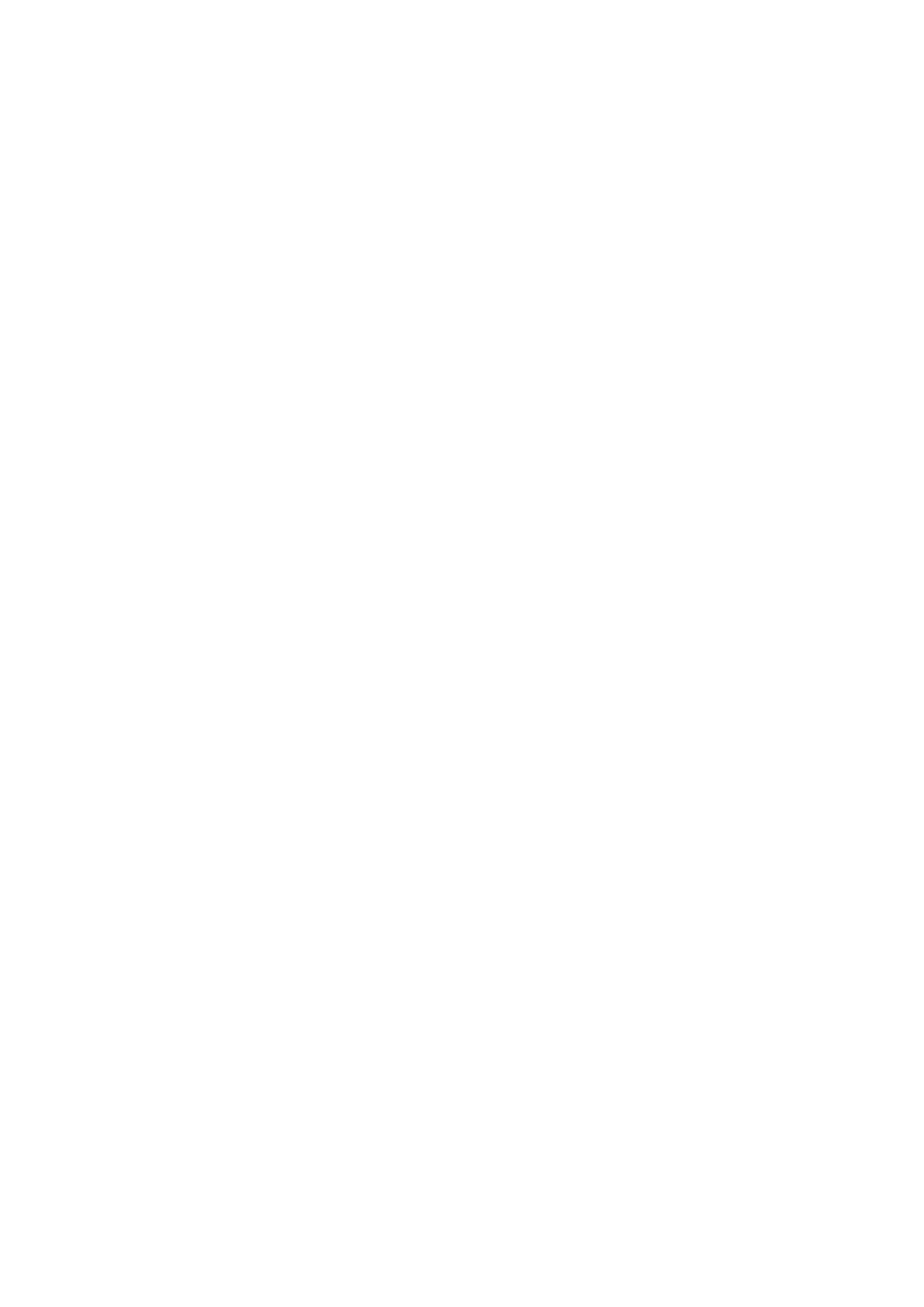### **Contents**

| <b>Part 1-Preliminary</b> |                                                                              |               |
|---------------------------|------------------------------------------------------------------------------|---------------|
| 1                         |                                                                              |               |
| $\overline{c}$            |                                                                              |               |
| 3                         |                                                                              |               |
| 4                         |                                                                              |               |
|                           | Part 2—Engagement principles and service standards                           | $\mathcal{F}$ |
| 5                         | Engagement principles and service standards-Agency, CEO and other            |               |
| 6                         |                                                                              |               |
|                           | Part 3—Timeframes and related obligations                                    |               |
| 7                         |                                                                              |               |
| 8                         |                                                                              |               |
| 9                         |                                                                              |               |
| 10                        |                                                                              |               |
| 11                        |                                                                              |               |
| 12                        |                                                                              |               |
| 13                        | Reviewing decisions—period for giving reasons for a reviewable decision 10   |               |
| 14                        | Reviewing decisions—period for reviewing a reviewable decision10             |               |
| <b>Part 4-Reporting</b>   | 11                                                                           |               |
| 15                        |                                                                              |               |
| 16                        | Matters for the Commonwealth Ombudsman's report to the Minister12            |               |
|                           | Part 5—Application and transitional provisions<br>13                         |               |
| 17                        | Application-plans: period before which a scheduled reassessment must start13 |               |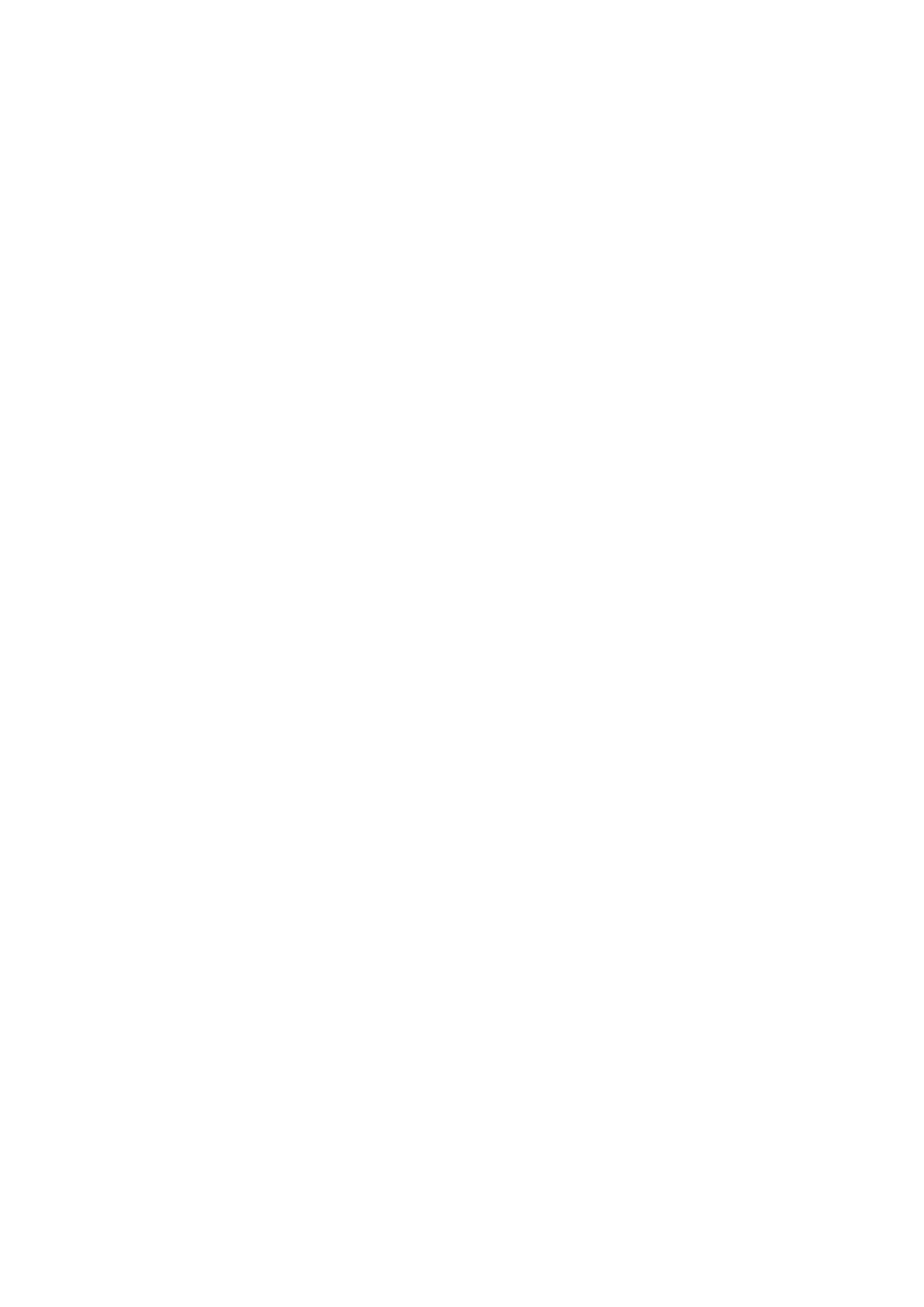Preliminary **Part 1**

### **Part 1—Preliminary**

#### **1 Name**

This instrument is the *National Disability Insurance Scheme (Participant Service Guarantee) Rules 2021*.

#### **2 Commencement**

(1) Each provision of this instrument specified in column 1 of the table commences, or is taken to have commenced, in accordance with column 2 of the table. Any other statement in column 2 has effect according to its terms.

| <b>Commencement information</b>                                                                                                                          |                     |  |  |
|----------------------------------------------------------------------------------------------------------------------------------------------------------|---------------------|--|--|
| Column 2                                                                                                                                                 | Column 3            |  |  |
| Commencement                                                                                                                                             | <b>Date/Details</b> |  |  |
| The later of:<br>(a) the day the <i>National Disability Insurance</i><br>Scheme Amendment (Participant Service<br>Guarantee and Other Measures) Act 2021 |                     |  |  |
| (b) the day after this instrument is registered.                                                                                                         |                     |  |  |
|                                                                                                                                                          | commences; and      |  |  |

Note: This table relates only to the provisions of this instrument as originally made. It will not be amended to deal with any later amendments of this instrument.

(2) Any information in column 3 of the table is not part of this instrument. Information may be inserted in this column, or information in it may be edited, in any published version of this instrument.

#### **3 Authority**

This instrument is made under the *National Disability Insurance Scheme Act 2013*.

#### **4 Definitions**

Note: A number of expressions used in this instrument are defined in section 9 of the Act, including the following:

- (a) Agency;
- (b) CEO;
- (c) National Disability Insurance Scheme;
- (d) participant;
- (e) prospective participant.

In this instrument:

*access decision* means a decision under paragraph 20(1)(a) or 26(2)(c) of the Act.

*National Disability Insurance Scheme (Participant Service Guarantee) Rules 2021 1*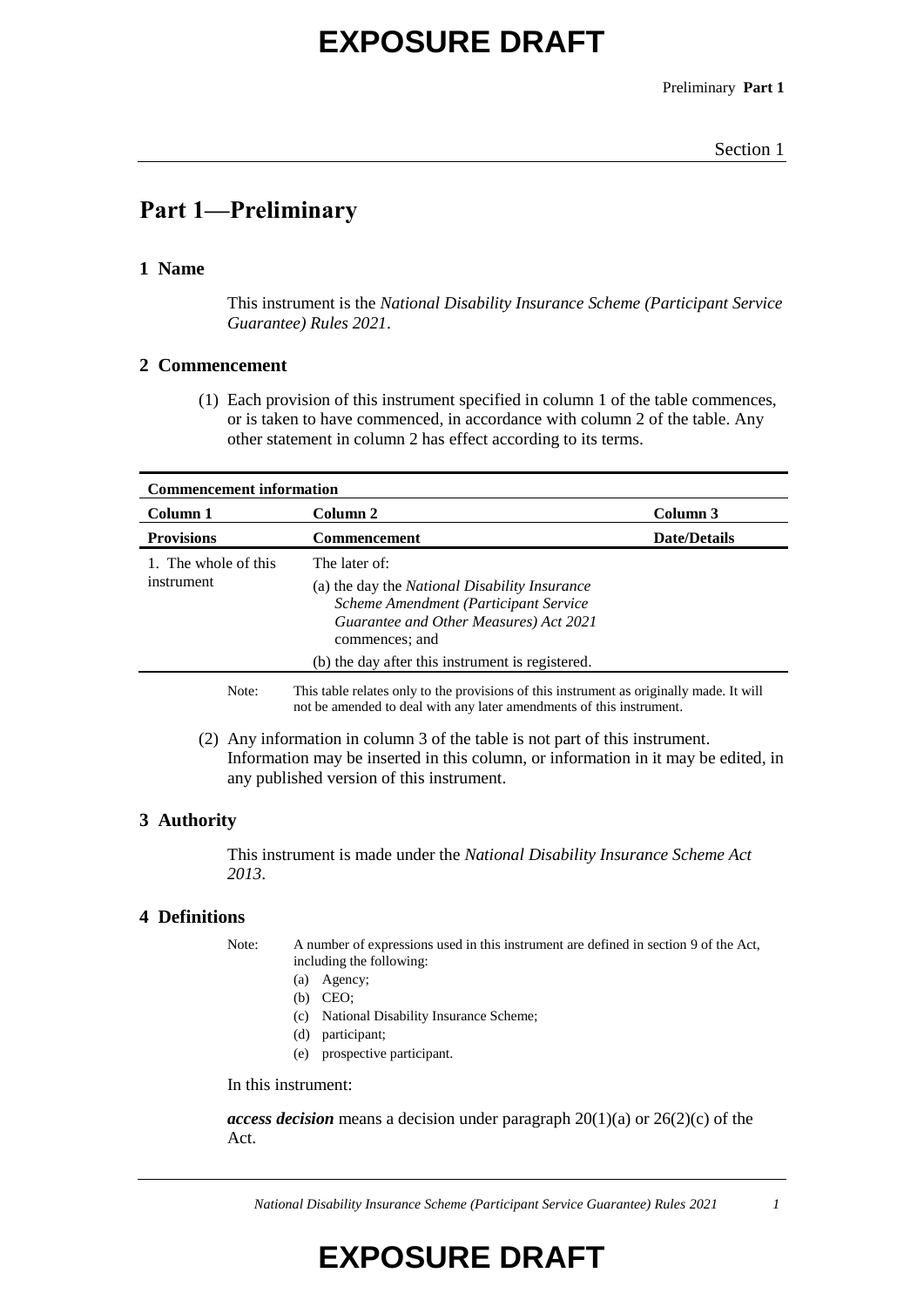#### **Part 1** Preliminary

#### Section 4

*access decision day*, for a participant, means the day the CEO decides under paragraph  $20(1)(a)$  or  $26(2)(c)$  of the Act that the participant meets the access criteria.

*Act* means the *National Disability Insurance Scheme Act 2013*.

*Indigenous person* means a person who is:

- (a) a member of the Aboriginal race of Australia; or
- (b) a descendant of an Indigenous inhabitant of the Torres Strait Islands.

*NDIS* has the same meaning as *National Disability Insurance Scheme*.

*plan duration* has the meaning given by subsection 15(2).

*responsible person* means each of the following:

- (a) the Agency;
- (b) the CEO;
- (c) an Agency officer;
- (d) a consultant (or contractor) engaged by the Agency to assist in the performance of the Agency's functions;
- (e) a person provided assistance in the form of funding under subsection 14(1) of the Act for the purposes of enabling the person to perform an NDIS partner in the community role.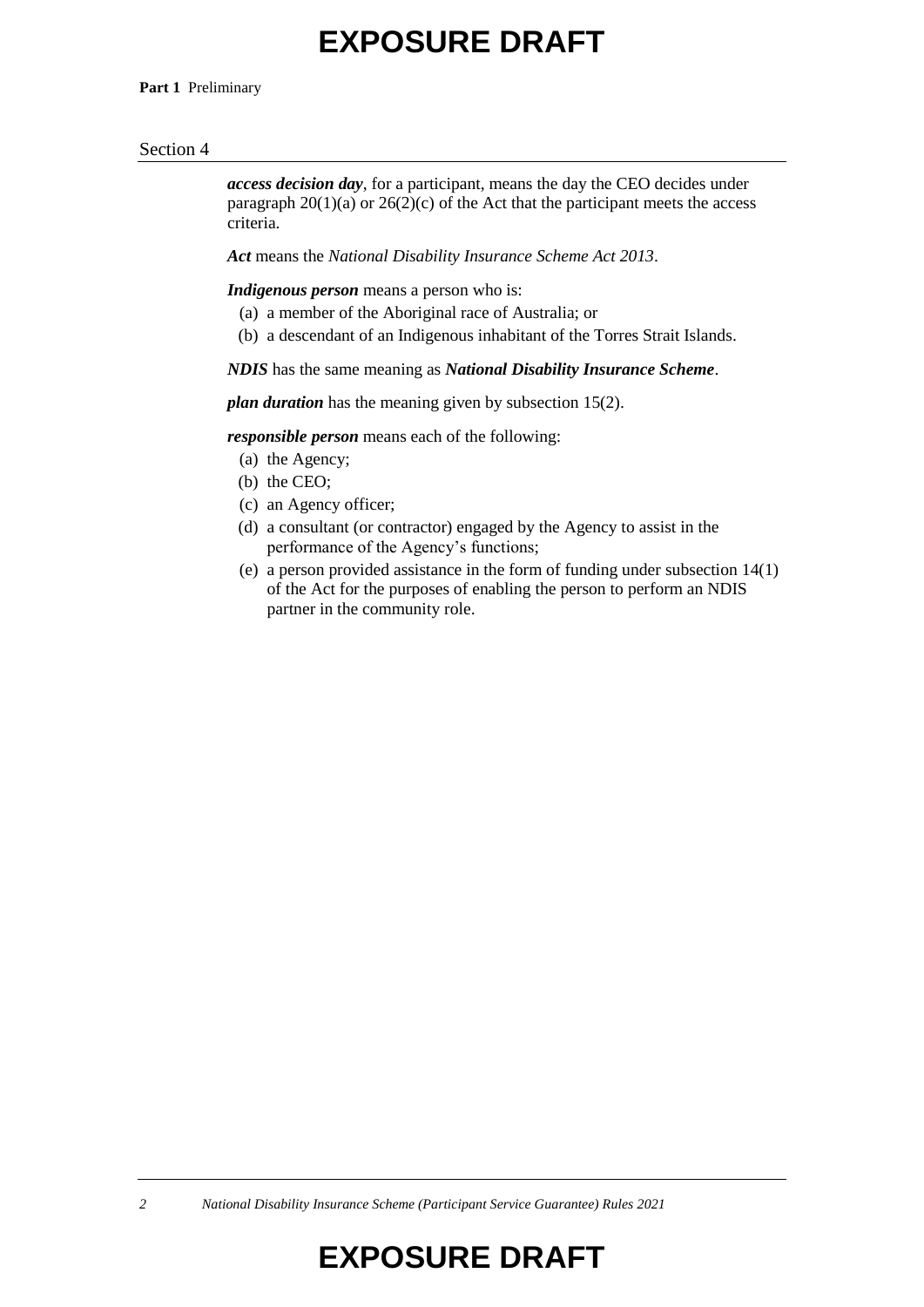Engagement principles and service standards **Part 2**

### **Part 2—Engagement principles and service standards**

#### **5 Engagement principles and service standards—Agency, CEO and other responsible persons**

For the purposes of paragraph 209(2A)(c) of the Act, the following engagement principles and service standards apply to how responsible persons are to engage with participants or prospective participants:

| Engagement principles and service standards for the Agency, the CEO and other responsible |  |
|-------------------------------------------------------------------------------------------|--|
| persons                                                                                   |  |

| <b>Item</b>    | <b>Engagement principle</b>                                                                                                                                                                                                                                                                                                            | <b>Service standard</b>                                                                                                                                                                                                                                                                                                                                                                                                                                                                                                                                                                          |
|----------------|----------------------------------------------------------------------------------------------------------------------------------------------------------------------------------------------------------------------------------------------------------------------------------------------------------------------------------------|--------------------------------------------------------------------------------------------------------------------------------------------------------------------------------------------------------------------------------------------------------------------------------------------------------------------------------------------------------------------------------------------------------------------------------------------------------------------------------------------------------------------------------------------------------------------------------------------------|
| 1              | <b>Transparency</b><br>Participants and prospective                                                                                                                                                                                                                                                                                    | The responsible persons must collectively (and<br>individually where applicable):                                                                                                                                                                                                                                                                                                                                                                                                                                                                                                                |
|                | participants have access to<br>clear, accurate, consistent and<br>up-to-date information about:<br>(a) the NDIS; and<br>(b) their plans; and<br>(c) the funding allocated for<br>the purposes of their plans<br>(including for their<br>supports);<br>that is easy to understand and<br>available in formats that meet<br>their needs. | (a) ensure that all information, forms, instructions and<br>guidelines are up to date and readily available:<br>(i) in appropriate languages and accessible formats;<br>and<br>(ii) on the NDIS website; and<br>(b) ensure that direct communication with a participant or<br>prospective participant is in the participant's, or<br>prospective participant's, preferred format to enable<br>them to understand the information for themselves;<br>and<br>(c) provide clear, consistent, accurate and accessible<br>guidance on the evidence required to enable the CEO<br>to make:             |
|                |                                                                                                                                                                                                                                                                                                                                        | (i) access decisions; or<br>(ii) decisions under the Act relating to making,<br>varying or reassessing participants' plans;<br>including guidance on who is qualified to provide this<br>evidence: and<br>(d) keep participants and prospective participants<br>informed about the progress of decision-making<br>processes under the Act that affect them; and<br>(e) assist the Board members to report on NDIS<br>performance under sections 173 and 174 of the Act<br>(see also Part 4 of this instrument) to ensure the NDIS<br>remains transparent and accountable in its<br>undertakings. |
| $\overline{2}$ | <b>Responsiveness</b><br>Participants and prospective<br>participants are supported and<br>their independence is<br>maximised by addressing their<br>individual circumstances and                                                                                                                                                      | The responsible persons must collectively (and<br>individually where applicable):<br>(a) promptly acknowledge the concerns or queries of:<br>(i) participants, their families and carers; or<br>(ii) prospective participants, their families and<br>carers; and                                                                                                                                                                                                                                                                                                                                 |
|                | needs.                                                                                                                                                                                                                                                                                                                                 | (b) intervene early to support the best outcome for<br>participants or prospective participants; and                                                                                                                                                                                                                                                                                                                                                                                                                                                                                             |

*National Disability Insurance Scheme (Participant Service Guarantee) Rules 2021 3*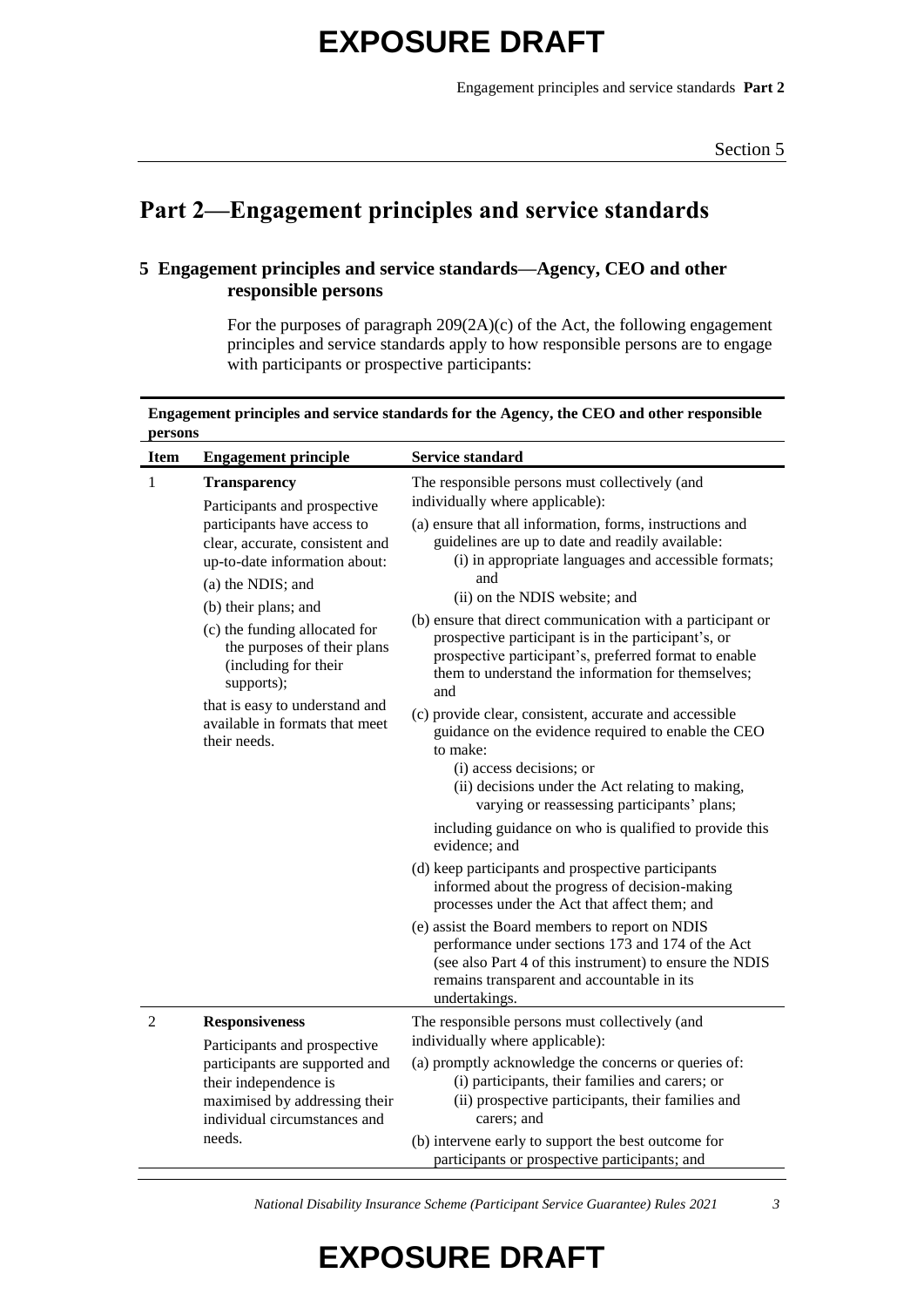Part 2 Engagement principles and service standards

| Section 5 |  |
|-----------|--|
|           |  |

| <b>Item</b> | <b>Engagement principle</b>                                                                              | <b>Service standard</b>                                                                                                                                                                                                              |
|-------------|----------------------------------------------------------------------------------------------------------|--------------------------------------------------------------------------------------------------------------------------------------------------------------------------------------------------------------------------------------|
|             |                                                                                                          | (c) assist participants or prospective participants to access<br>supports that have the greatest positive impact; and                                                                                                                |
|             |                                                                                                          | (d) address issues as they arise; and                                                                                                                                                                                                |
|             |                                                                                                          | (e) utilise planning approaches that respond flexibly to<br>each participant's individual circumstances and needs;<br>and                                                                                                            |
|             |                                                                                                          | (f) examine their processes and systems regularly to<br>ensure they are fit for purpose as the NDIS evolves<br>and:                                                                                                                  |
|             |                                                                                                          | (i) the needs of participants, their families and<br>carers change; or<br>(ii) the needs of prospective participants, their                                                                                                          |
|             |                                                                                                          | families and carers change; and                                                                                                                                                                                                      |
|             |                                                                                                          | (g) provide an effective single point of contact so that:<br>(i) participants, their families and carers; or<br>(ii) prospective participants, their families and<br>carers; or                                                      |
|             |                                                                                                          | (iii) multiple participants or prospective<br>participants in a family, and their carers; or<br>(iv) multiple participants or prospective<br>participants in another kind of strongly<br>connected group, their families and carers; |
|             |                                                                                                          | only have to tell their story once and are able to build<br>productive relationships under the NDIS, subject to<br>any of them preferring a separate point of contact.                                                               |
| 3           | <b>Respect</b><br>Participants and prospective<br>participants are valued,<br>listened to and respected. | The responsible persons must collectively (and<br>individually where applicable):                                                                                                                                                    |
|             |                                                                                                          | (a) enshrine a participant-centred approach by treating:<br>(i) participants, their families and carers; or<br>(ii) prospective participants, their families and<br>carers:                                                          |
|             |                                                                                                          | with empathy, dignity and respect for their diverse<br>experiences, values and beliefs; and                                                                                                                                          |
|             |                                                                                                          | (b) ensure staff have appropriate training relating to<br>disability, including psychosocial disability and other<br>complex conditions, and understand the impact of<br>disability on people's lives; and                           |
|             |                                                                                                          | (c) ensure staff have appropriate training relating to<br>diversity, including the cultures of Indigenous persons,<br>culturally and linguistically diverse values and<br>practices, LGBTQI+ and gender considerations; and          |
|             |                                                                                                          | (d) recognise participants', or prospective participants',<br>expertise about their disability and use the<br>recommendations and evidence provided by qualified<br>professionals to assess support needs; and                       |
|             |                                                                                                          | (e) demonstrate continuous improvement by inviting,<br>considering and incorporating feedback from people                                                                                                                            |

*4 National Disability Insurance Scheme (Participant Service Guarantee) Rules 2021*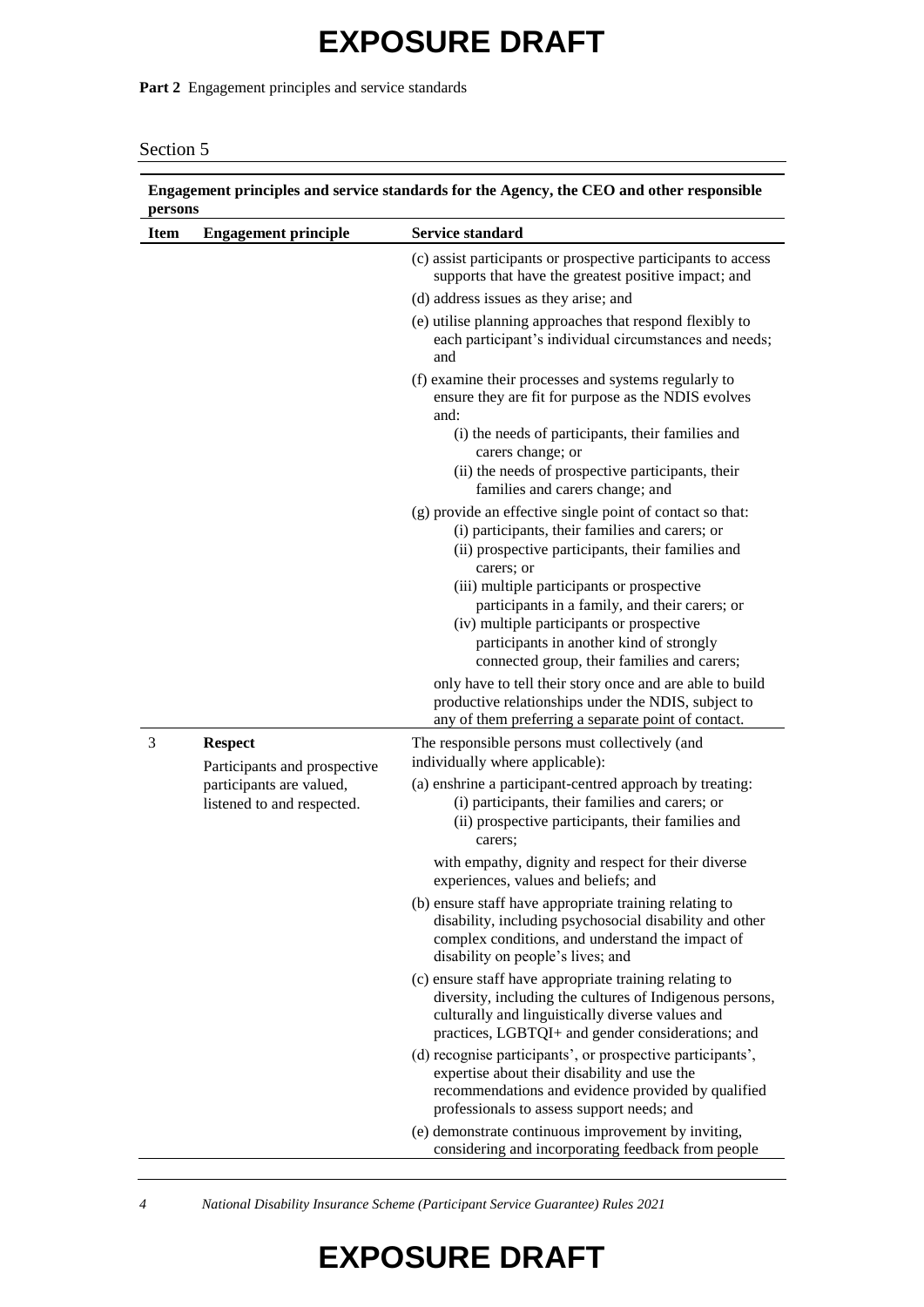Engagement principles and service standards **Part 2**

Section 5

| <b>Item</b> | <b>Engagement principle</b>                                                                                                                                               | <b>Service standard</b>                                                                                                                                                                                                                            |
|-------------|---------------------------------------------------------------------------------------------------------------------------------------------------------------------------|----------------------------------------------------------------------------------------------------------------------------------------------------------------------------------------------------------------------------------------------------|
|             |                                                                                                                                                                           | with disability and the wider community.                                                                                                                                                                                                           |
| 4           | <b>Empowerment</b><br>Participants and prospective                                                                                                                        | The responsible persons must collectively (and<br>individually where applicable):                                                                                                                                                                  |
|             | participants are empowered to<br>make access requests,<br>navigate the NDIS system,<br>participate in the planning<br>process and purchase supports<br>under their plans. | (a) actively and appropriately seek to engage with<br>participants or prospective participants, including<br>those:<br>(i) from communities of Indigenous persons; or<br>(ii) from culturally and linguistically diverse<br>backgrounds; or        |
|             |                                                                                                                                                                           | (iii) from regional or remote areas; or<br>(iv) with psychosocial disabilities;                                                                                                                                                                    |
|             |                                                                                                                                                                           | to assist them to connect with the NDIS; and                                                                                                                                                                                                       |
|             |                                                                                                                                                                           | (b) assist each participant or prospective participant to:<br>(i) prepare for their access decisions and planning<br>meetings; and<br>(ii) understand their plan when it comes into effect<br>and how to use it;                                   |
|             |                                                                                                                                                                           | including supporting them to request and receive their<br>plan in the format that best suits their needs; and                                                                                                                                      |
|             |                                                                                                                                                                           | (c) inform participants or prospective participants of their<br>right to bring anyone they choose to help support them<br>through the process; and                                                                                                 |
|             |                                                                                                                                                                           | (d) if requested, provide participants and prospective<br>participants with a statement of reasons for all<br>reviewable decisions about them; and                                                                                                 |
|             |                                                                                                                                                                           | (e) empower participants to request to see a draft plan in<br>advance of:<br>(i) final planning discussions; and<br>(ii) the approval of the statement of participant<br>supports to be included in the plan; and                                  |
|             |                                                                                                                                                                           | (f) inform participants or prospective participants about<br>their right to appeal decisions and how to lodge an<br>appeal.                                                                                                                        |
| 5           | <b>Connectedness</b><br>Barriers are removed so that                                                                                                                      | The responsible persons must collectively (and<br>individually where applicable):                                                                                                                                                                  |
|             | participants and prospective<br>participants are connected to<br>the services and supports they<br>need.                                                                  | (a) work constructively and collaboratively with<br>Commonwealth, State and Territory government<br>service systems, including through data sharing<br>arrangements, to streamline and reinforce the<br>participant-centred focus of the NDIS; and |
|             |                                                                                                                                                                           | (b) adapt their approaches to connect with:<br>(i) participants, their families and carers; or<br>(ii) prospective participants, their families and<br>carers;                                                                                     |
|             |                                                                                                                                                                           | in different communities, particularly in communities<br>of Indigenous persons, culturally and linguistically<br>diverse communities, or communities in regional or                                                                                |

# **Engagement principles and service standards for the Agency, the CEO and other responsible**

*National Disability Insurance Scheme (Participant Service Guarantee) Rules 2021 5*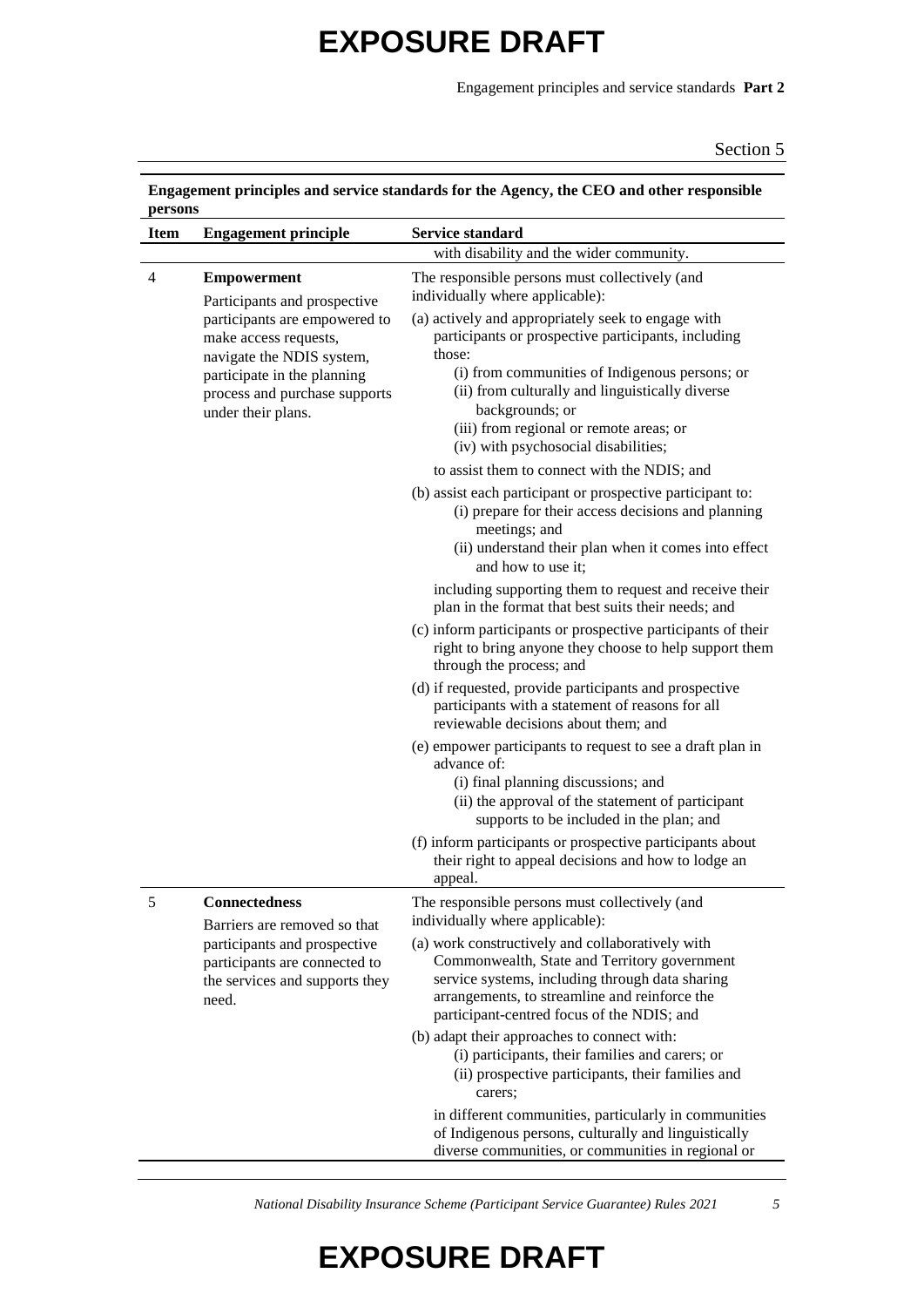Part 2 Engagement principles and service standards

| Engagement principles and service standards for the Agency, the CEO and other responsible<br>persons |                             |                                                                                                                                                                                                                                                                                                                   |
|------------------------------------------------------------------------------------------------------|-----------------------------|-------------------------------------------------------------------------------------------------------------------------------------------------------------------------------------------------------------------------------------------------------------------------------------------------------------------|
| <b>Item</b>                                                                                          | <b>Engagement principle</b> | <b>Service standard</b>                                                                                                                                                                                                                                                                                           |
|                                                                                                      |                             | remote areas; and                                                                                                                                                                                                                                                                                                 |
|                                                                                                      |                             | (c) ensure that the funding allocated for the purposes of a<br>plan is not interrupted if a new plan is not in place by<br>the plan's reassessment date, in order to provide<br>continuity of support and to reduce the overall burden<br>of NDIS-related out-of-pocket costs for participants<br>where possible. |

#### **6 Engagement principles and service standards—participants etc.**

- (1) For the purposes of paragraph 209(2A)(d) of the Act, this section sets out an engagement principle and service standard for how participants or prospective participants are to engage with responsible persons.
- (2) The engagement principle is that participants or prospective participants help responsible persons to deliver the best possible experience of the NDIS.
- (3) The service standard is that each participant or prospective participant, either personally or through a representative, must:
	- (a) provide accurate and up-to-date information to support effective decision-making by responsible persons under the Act or National Disability Insurance Scheme rules; and
	- (b) inform any applicable responsible person of any significant changes to the participant's or prospective participant's circumstances, needs, or goals and aspirations; and
	- (c) provide constructive feedback on their experience of the NDIS in order to support the continued improvement of the NDIS.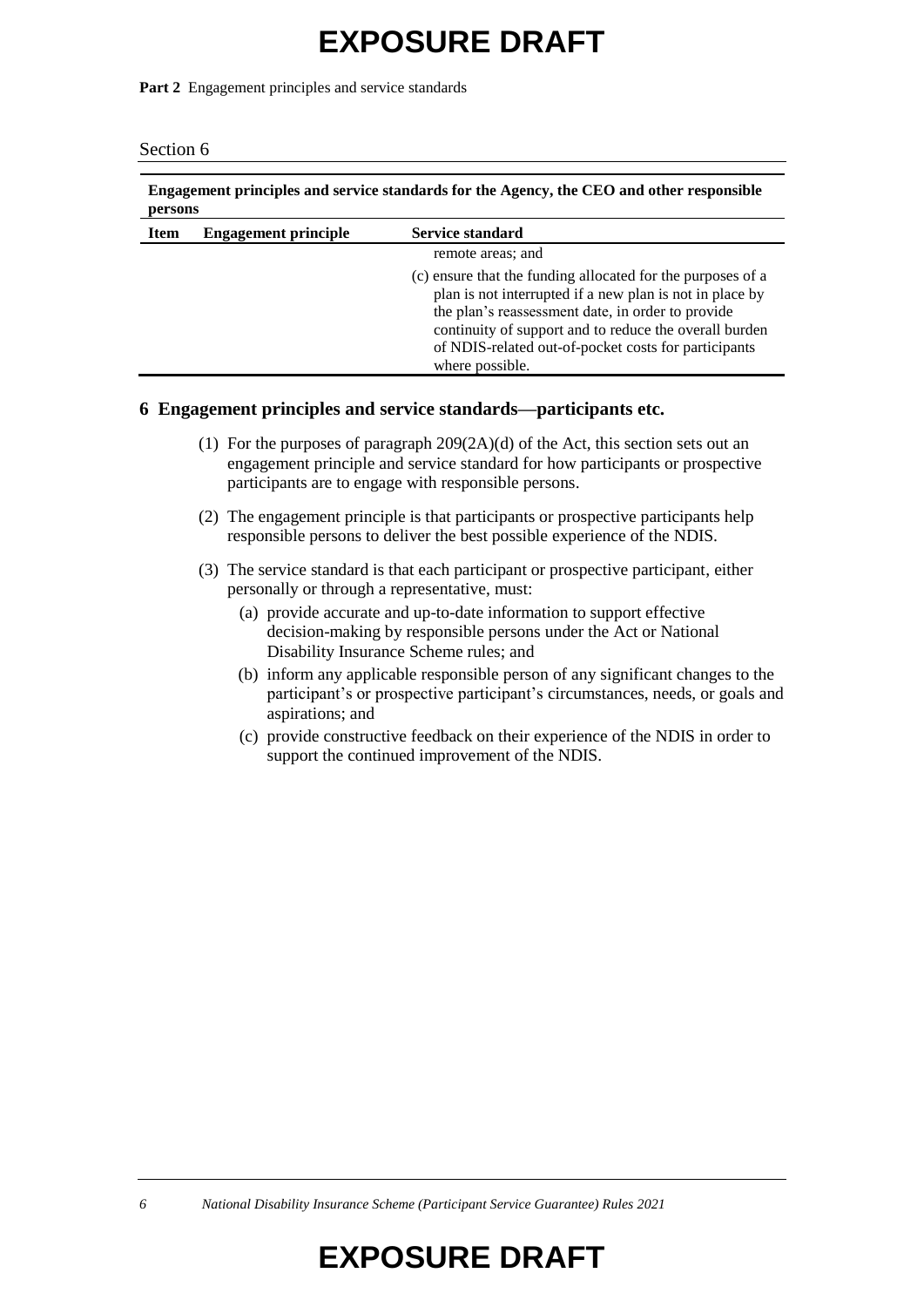Timeframes and related obligations **Part 3**

### **Part 3—Timeframes and related obligations**

#### **7 Simplified outline of this Part**

This Part sets out timeframes for certain decisions or dealings of the CEO or Agency under the Act.

Some related obligations on the CEO are also included.

Note: Some timeframes are already set out in the Act, and are not changed by this Part. For example, the CEO has:

- (a) 21 days to make a decision under paragraph  $20(1)(a)$  or (b) of the Act about an access request; and
- (b) 14 days to make a decision under subsection 26(2) of the Act after receiving information or a report about an access request; and
- (c) 7 days to provide a participant with a copy of their plan as required by section 38 or subsection 47(3) of the Act; and
- (d) 21 days to make a decision under subsection 47A(3) of the Act whether or not to vary or reassess a plan; and
- (e) 14 days to decide whether to cancel the appointment of a nominee (see paragraph 90(3)(a) of the Act).

#### **8 Plans—approving a statement of participant supports in a plan**

- (1) For the purposes of paragraph 33(4)(a) of the Act, the period for deciding whether or not to approve a statement of participant supports in a participant's plan:
	- (a) starts on the participant's access decision day; and
	- (b) is the following number of days:
		- (i) if paragraph  $14(2)(b)$  of the Act (about participants aged under 7) applies for the participant—90 days;
		- (ii) otherwise—56 days;

unless that period is adjusted under subsection (2) of this section.

- (2) That period, or the period from a previous application of this subsection, (the *initial period*) is adjusted as follows if, on a particular day, the CEO makes a request under subsection 36(2) of the Act relating to that statement of participant supports:
	- (a) the initial period is paused at the end of that day until the end of the day (the *compliance day*) on which the request is complied with;
	- (b) when the request is complied with:
		- (i) the initial period resumes after the compliance day; and
		- (ii) if the compliance day is later than the 14th day before the end of the initial period—the initial period is extended so that it ends on the 14th day after the compliance day.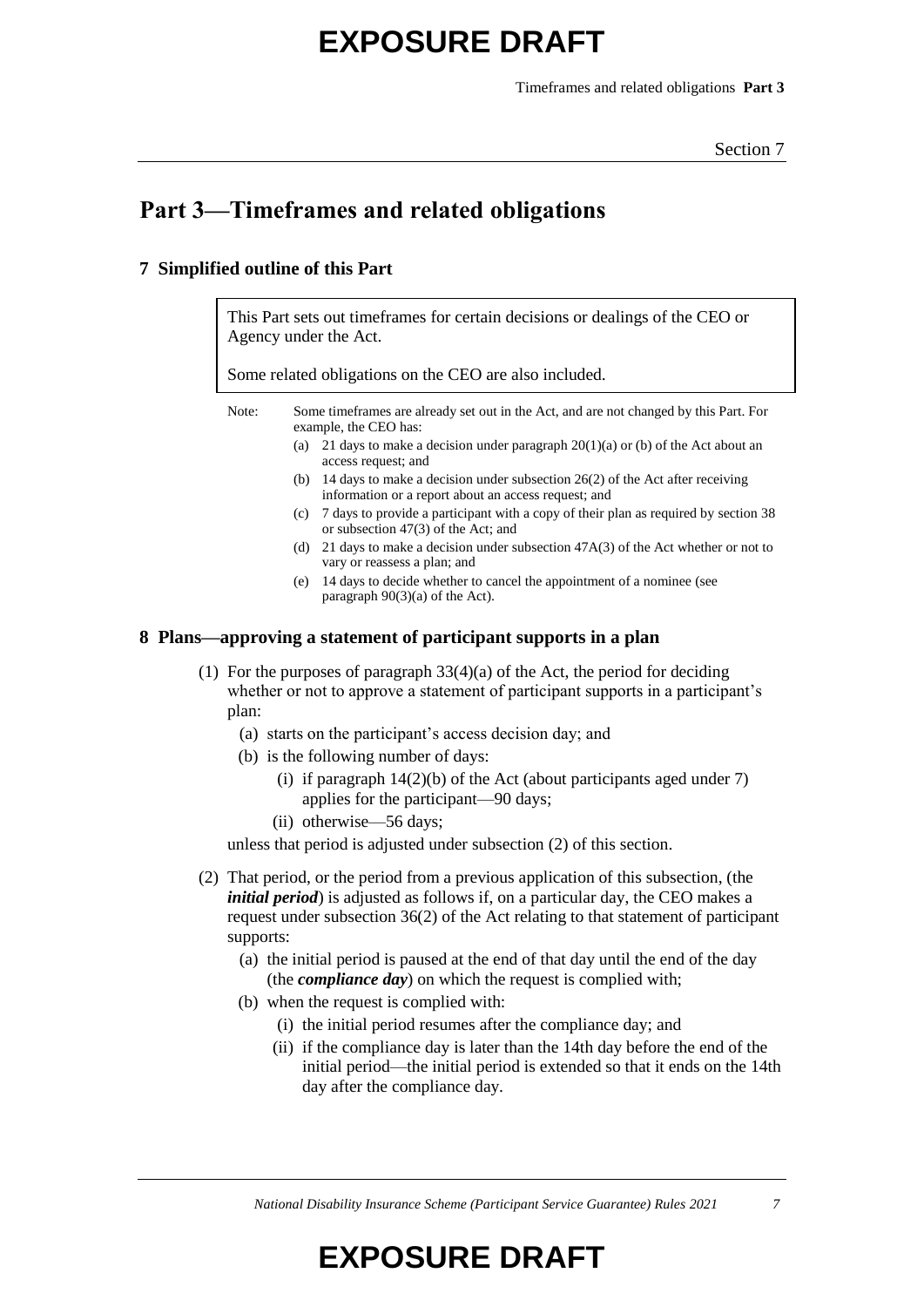**Part 3** Timeframes and related obligations

#### Section 9

#### **9 Plans—assistance to implement a plan**

For the purposes of section 50J of the Act, the CEO must:

- (a) as soon as reasonably practicable after a participant's plan comes into effect, offer to hold a plan implementation meeting for the participant; and
- (b) if the participant accepts that offer, seek to hold the plan implementation meeting within 28 days after the day of that acceptance.
- Note 1: For when a participant's plan comes into effect, see subsection 37(1) of the Act.
- Note 2: A copy of the plan must be provided to the participant within 7 days after the plan comes into effect (see section 38 of the Act).

#### **10 Plans—reassessments and variations**

*Period before which a scheduled reassessment must start*

(1) For the purposes of subsection 48(6) of the Act, the period before which a reassessment under subsection 48(5) of the Act of a participant's plan must start is the period of 56 days ending on the plan's reassessment date.

*Period for doing things relating to a CEO-initiated reassessment*

- (2) For the purposes of paragraph 48(4)(a) of the Act, the period for doing the things under paragraphs 48(3)(a) and (b) of the Act for a reassessment conducted under subsection 48(1) of the Act of a participant's plan is the period that:
	- (a) starts on the day the CEO decides to conduct the reassessment; and (b) is 28 days;

unless that period is adjusted under subsection (4) of this section.

*Period for varying a plan after the CEO decides to do so in response to a participant's request*

- (3) For the purposes of paragraph 47A(8)(a) of the Act, the period for varying a plan under subsection  $47A(1)$  of the Act after a decision under paragraph  $47A(3)(a)$  of the Act in response to a request for variation:
	- (a) starts on the day the decision is made; and
	- (b) is:
		- (i) if the request addresses complex needs or raises complex risks, or relates to complex assistive technology or complex home modifications—50 days; or
		- (ii) otherwise—28 days;

unless that period is adjusted under subsection (4) of this section.

*Periods may be affected if CEO requests further information etc.*

- (4) The following period (the *initial period*):
	- (a) a period applying under subsection (2) for a reassessment;
	- (b) a period applying under subsection (3) for a requested variation;
	- (c) a period from a previous application of this subsection for such a reassessment or requested variation;

*8 National Disability Insurance Scheme (Participant Service Guarantee) Rules 2021*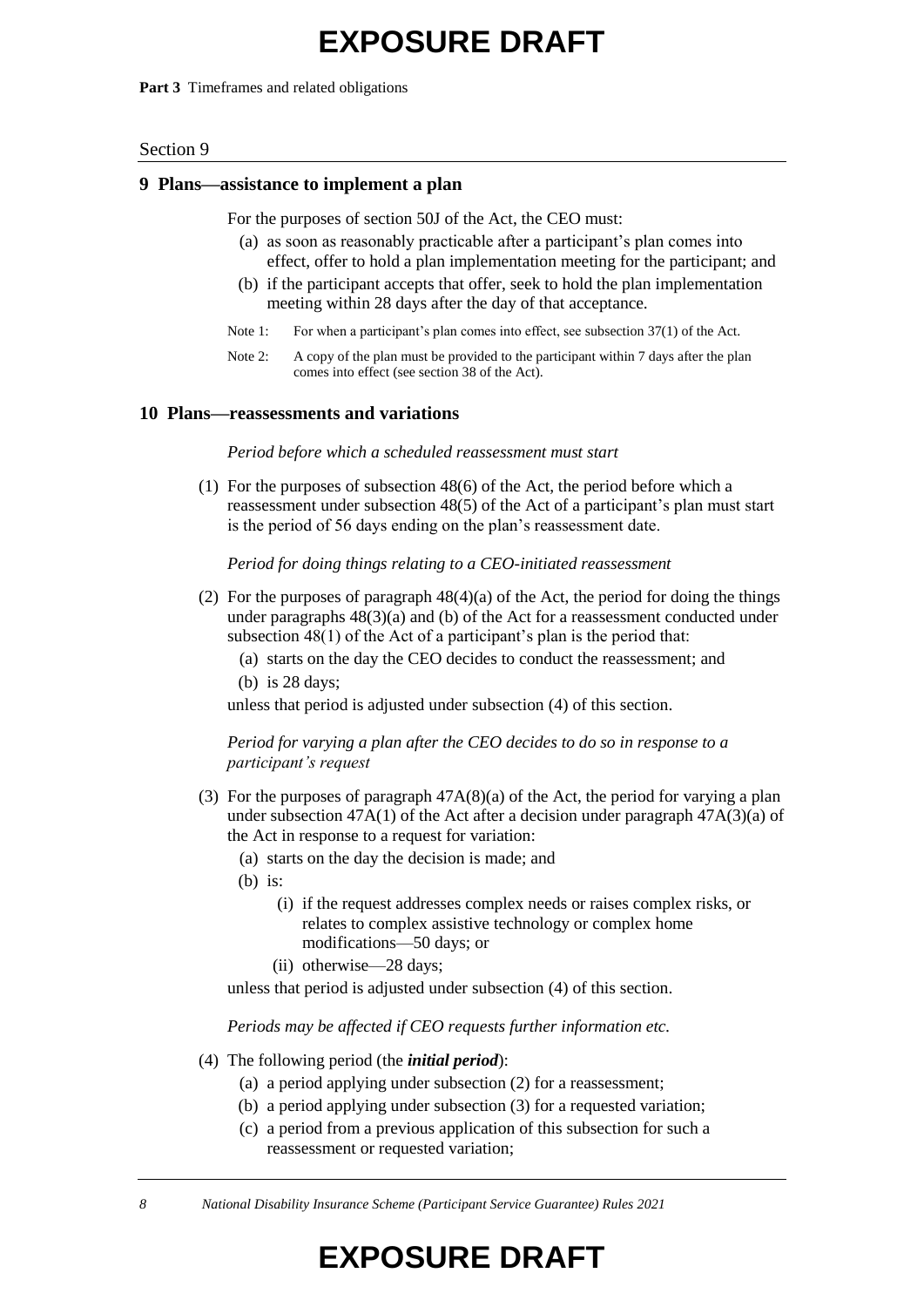Timeframes and related obligations **Part 3**

is adjusted as follows if, on a particular day, the CEO makes a request under subsection 50(2) of the Act relating to the reassessment or variation:

- (d) the initial period is paused at the end of that day until the end of the day (the *compliance day*) on which the request is complied with;
- (e) when the request is complied with:
	- (i) the initial period resumes after the compliance day; and
	- (ii) if the compliance day is later than the 14th day before the end of the initial period—the initial period is extended so that it ends on the 14th day after the compliance day.

#### **11 Access and plans—giving effect to certain AAT decisions**

*AAT decision varies or is in substitution for an internal review decision*

- (1) For the purposes of section 50J of the Act, if, on the review of a decision made under subsection 100(6) of the Act (the *internal review decision*):
	- (a) the Administrative Appeals Tribunal makes a decision:
		- (i) varying the internal review decision; or
		- (ii) in substitution for the internal review decision; and
	- (b) the varied decision or substituted decision (as applicable) is:
		- (i) an access decision that a prospective participant meets the access criteria; or
		- (ii) a decision to approve the statement of participant supports in a participant's plan under subsection 33(2) of the Act; or
		- (iii) a decision to vary a participant's plan under section 47A of the Act;

the CEO must take measures to give effect to that varied decision or substituted decision (as applicable) within 28 days after the day the CEO is notified of the Tribunal's decision.

*AAT decision remits a matter to the CEO for reconsideration*

- (2) For the purposes of section 50J of the Act, if, on the review of a decision made under subsection 100(6) of the Act (the *internal review decision*):
	- (a) the Administrative Appeals Tribunal makes a decision:
		- (i) setting aside the internal review decision; and
		- (ii) remitting the matter for reconsideration by the CEO in accordance with any directions or recommendations of the Tribunal; and
	- (b) the matter is:
		- (i) an access decision; or
		- (ii) a decision whether to approve the statement of participant supports in a participant's plan under subsection 33(2) of the Act; or
		- (iii) a decision whether to vary a participant's plan under section 47A of the Act;

the CEO must take measures to reconsider the matter within 28 days after the day the CEO is notified of the Tribunal's remitting of the matter.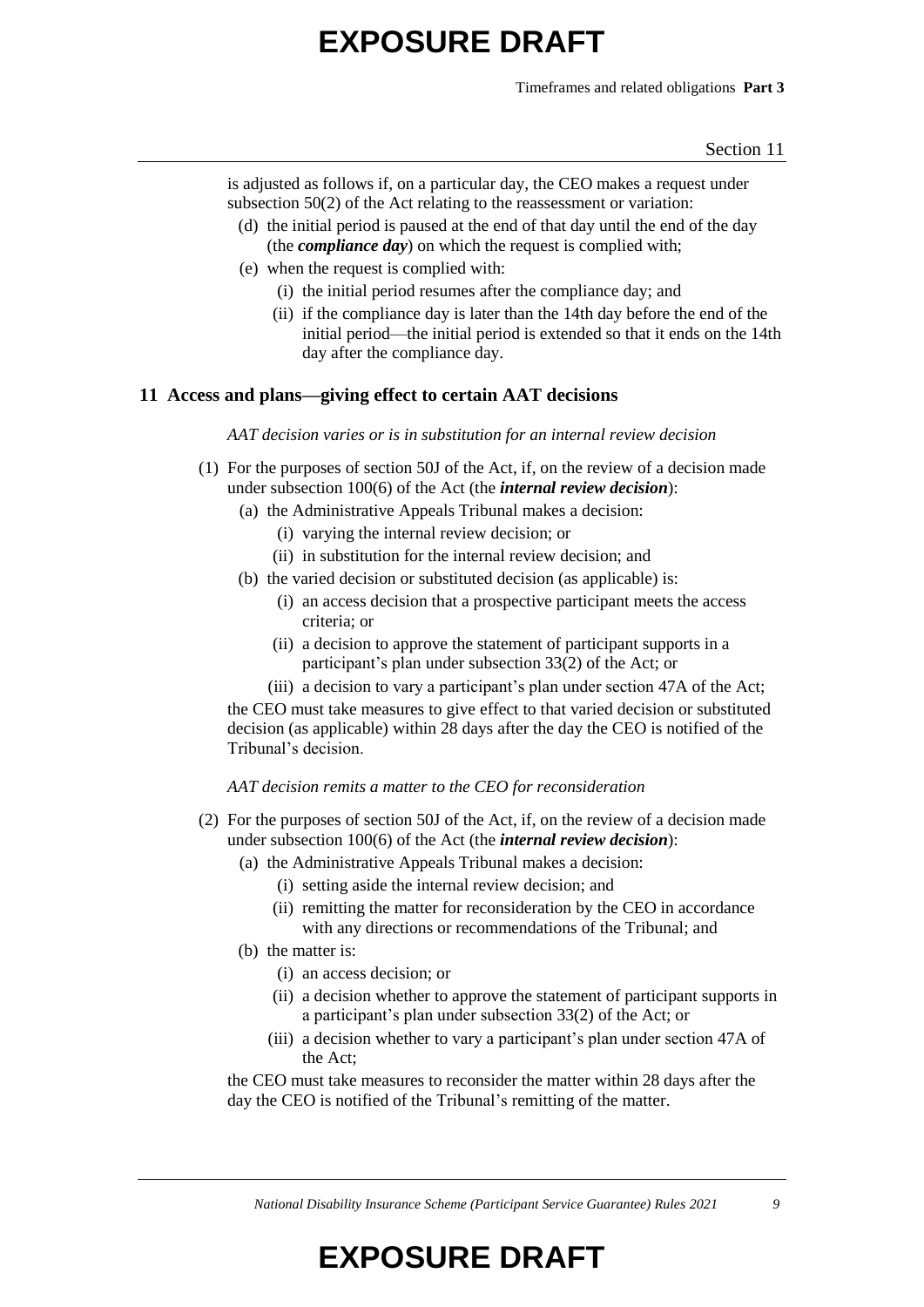#### **Part 3** Timeframes and related obligations

#### Section 12

(3) However, the 28-day period in subsection (2) for the CEO to take measures to reconsider the matter is subject to any directions or recommendations of the Tribunal given when the Tribunal remits the matter.

#### **12 Periods for cancelling appointments of nominees**

- (1) For the purposes of paragraph  $89(1)(c)$  of the Act, the period for cancelling an appointment in response to a request under paragraph 89(1)(b) of the Act is 14 days after the day the request is made.
- (2) For the purposes of paragraph 89(3)(c) of the Act, the period for cancelling an appointment in response to the CEO being informed under paragraph 89(3)(b) of the Act is 14 days after the day the CEO is so informed.

#### **13 Reviewing decisions—period for giving reasons for a reviewable decision**

For the purposes of paragraph  $100(1C)(a)$  of the Act, the period for giving a person reasons in response to a request under subsection 100(1B) of the Act is 28 days after the day the request is made.

#### **14 Reviewing decisions—period for reviewing a reviewable decision**

For the purposes of paragraph 100(6A)(a) of the Act, the period for a reviewer to make a decision under subsection 100(6) of the Act in the course of a review is 60 days.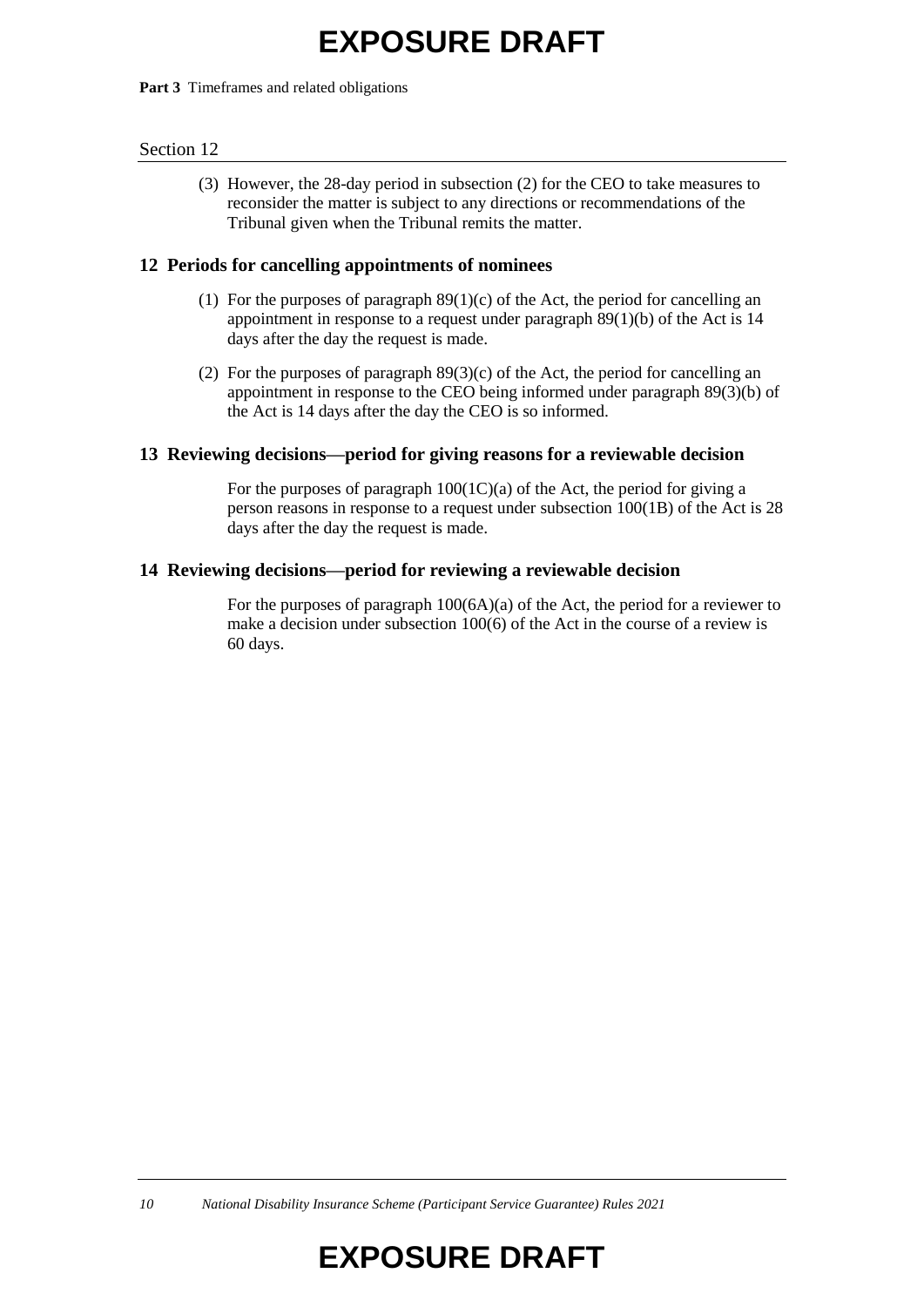Reporting **Part 4**

### **Part 4—Reporting**

#### **15 Matters the Board members must report quarterly**

- (1) For the purposes of subsection 174(3) of the Act, the matters about which information must be included in a report under subsection 174(1) of the Act for a period include the following:
	- (a) activities undertaken or improvements made in the period in relation to each engagement principle, and service standard, set out in section 5 of this instrument;
	- (b) the average response or decision time against each timeframe that:
		- (i) applies to the Agency or CEO under the Act or this instrument; and (ii) ends in the period;
	- (c) for each of those timeframes, the percentage of responses or decisions made after the end of the timeframe;
	- (d) the number of each of the following matters that was completed or came into effect in the period, expressed as a proportion of total participants in the period:
		- (i) access decisions;
		- (ii) reassessments under subsection 48(1) of the Act;
		- (iii) reassessments under subsection 48(5) of the Act;
		- (iv) reassessments under subsection 48(7) of the Act;
		- (v) variations under subsection  $47A(1)$  of the Act;
		- (vi) internal reviews under section 100 of the Act;
		- (vii) applications to the Administrative Appeals Tribunal made as described in section 103 of the Act (whether settled before a hearing of the Tribunal or otherwise);
		- (viii) plans that do not have a reassessment date;
			- (ix) plans that have a reassessment date;
	- (e) for the plans described in subparagraph  $(d)(ix)$  that came into effect in the period—the average plan duration for those plans;
	- (f) for each of the matters described in a subparagraph of paragraph (d), the number of those matters that was still outstanding at the end of the period expressed as a proportion of total participants in the period;
	- $(g)$  for:
		- (i) each number of completed matters described in paragraph (d); and
		- (ii) each number of outstanding matters described in paragraph (f);

how that number compared to the Agency's business-as-usual targets and expectations held at the start of the period;

- (h) the strategies and activities proposed by the Agency or CEO (as applicable) to improve the results of the comparisons described in paragraph (g).
- (2) The *plan duration*, for a participant's plan that has a plan reassessment date, is the period:
	- (a) starting on the day the plan comes into effect; and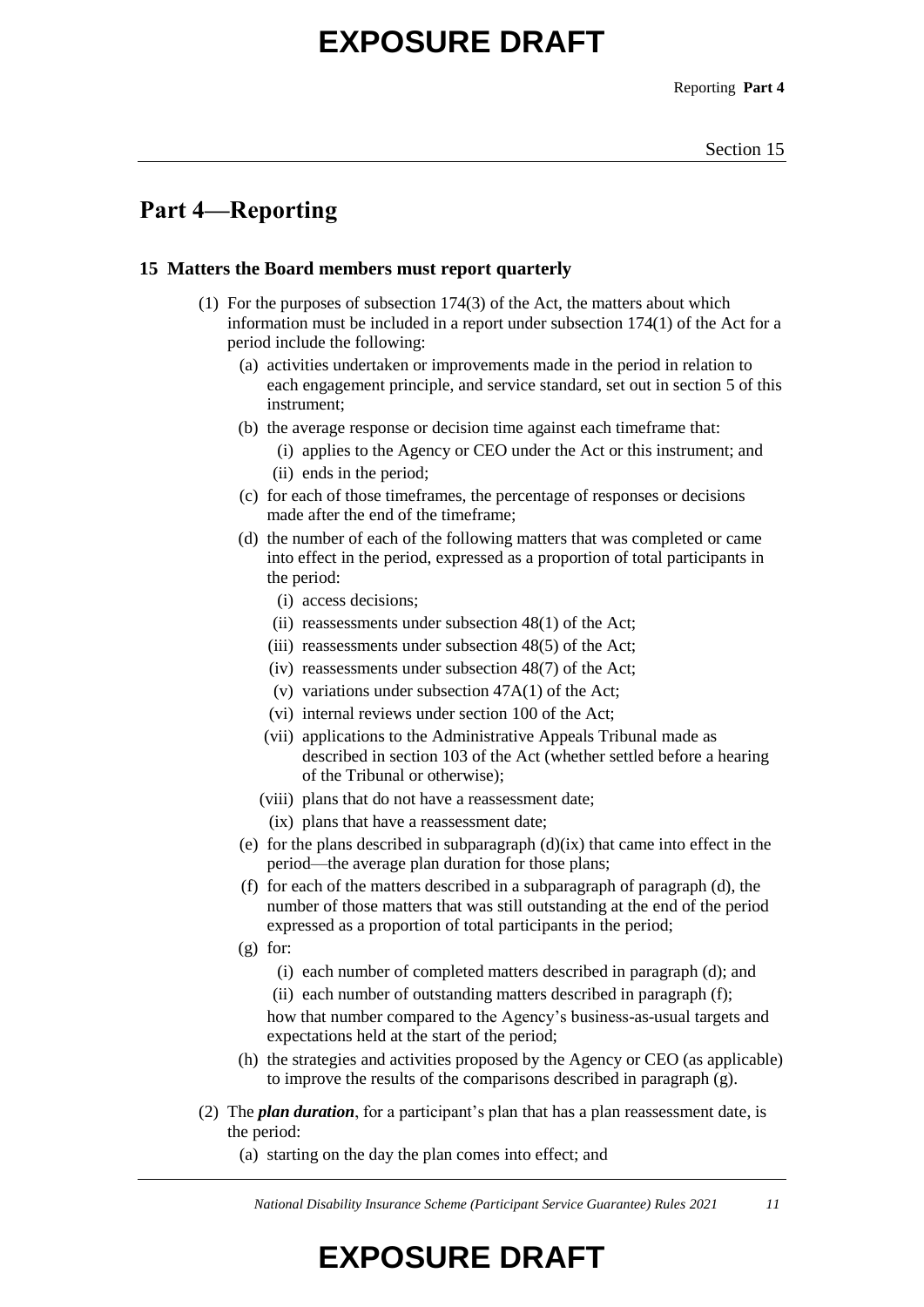**Part 4** Reporting

#### Section 16

(b) ending on the plan's reassessment date.

Note: For when a participant's plan comes into effect, see subsection 37(1) of the Act.

#### **16 Matters for the Commonwealth Ombudsman's report to the Minister**

For the purposes of subsection 204A(1) of the Act, the matters for a financial year are as follows:

- (a) collective performance in the financial year against one or more of the engagement principles and service standards set out in section 5 of this instrument;
- (b) performance against one or more of the timeframes that:
	- (i) apply to the Agency or CEO under the Act or this instrument; and (ii) end in the financial year;
- (c) other matters relating to the experience of participants, or prospective participants, relating to decisions by the Agency or CEO under the Act or this instrument in the financial year.